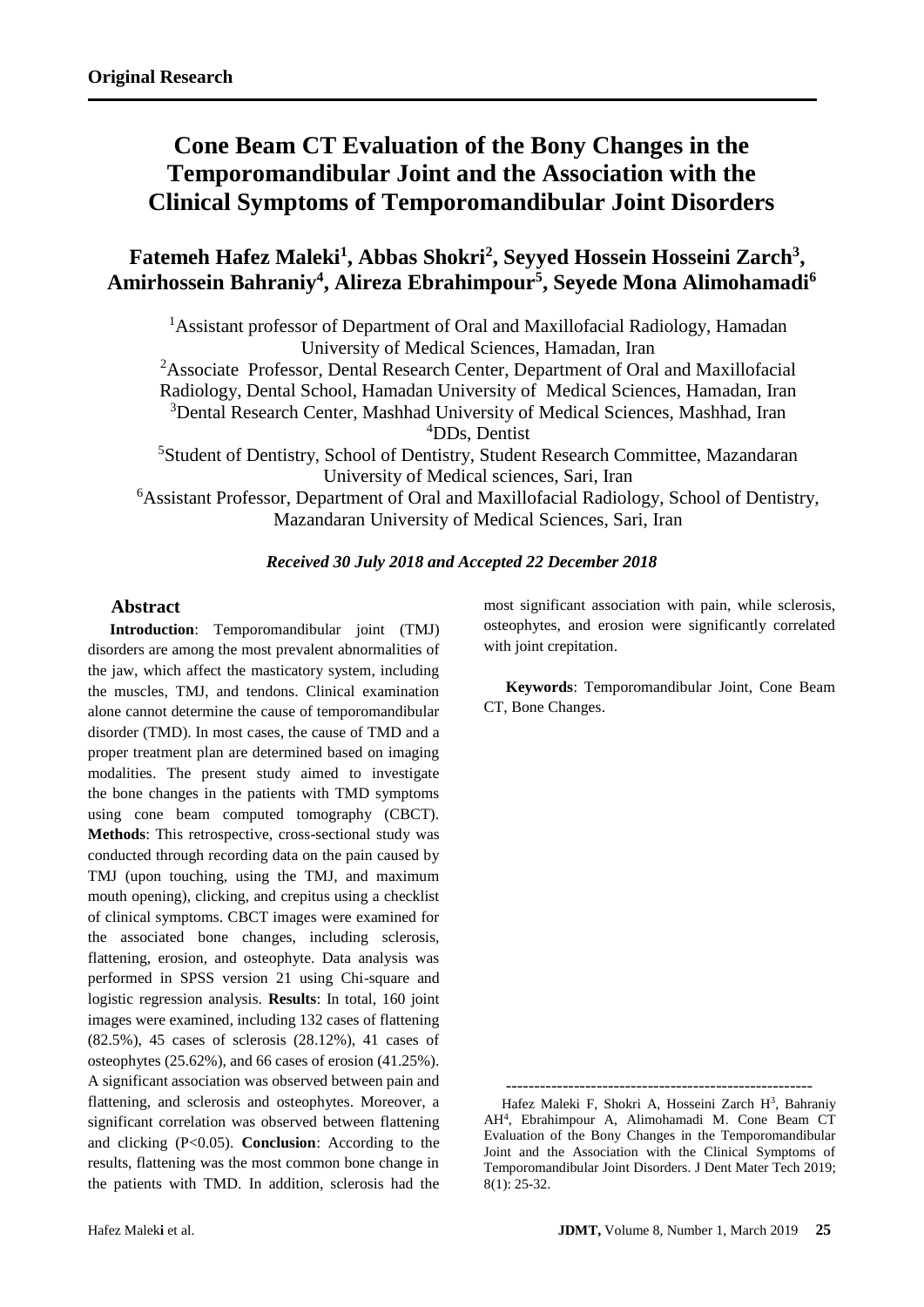#### **Introduction**

The temporomandibular joint (TMJ) is a complex joint in the body, which plays a key role in speaking and mastication [\(1\)](file:///C:/Users/fouladif1/Desktop/اصلاح%20شده%203%20آذر%20%20.docx%23_ENREF_1). Temporomandibular disorder (TMD) refers to the disorders that affect the masticatory system, including the muscles, TMJ, and tendons [\(1\)](file:///C:/Users/fouladif1/Desktop/اصلاح%20شده%203%20آذر%20%20.docx%23_ENREF_1). TMD is the most common abnormality of the jaw, and the clinical symptoms are reported in 28-86% of adults and adolescents [\(2-6\)](file:///C:/Users/fouladif1/Desktop/اصلاح%20شده%203%20آذر%20%20.docx%23_ENREF_2). TMD is classically characterized clinical symptoms such as joint noises, pain, and limited or deviated mouth opening [\(7-9\)](file:///C:/Users/fouladif1/Desktop/اصلاح%20شده%203%20آذر%20%20.docx%23_ENREF_7).

Clinical examination alone cannot determine the cause of TMD. In most cases, the cause and a proper treatment plan are determined based on imaging modalities. Some of the imperative techniques for the diagnosis of TMD include a series of clinical examinations, using the Research Diagnostic Criteria for Temporomandibular Disorder (RDC/TMD), and TMJ imaging modalities [\(10\)](file:///C:/Users/fouladif1/Desktop/اصلاح%20شده%203%20آذر%20%20.docx%23_ENREF_10).

Although several imaging techniques have been developed for the examination of TMJ bone changes, there is no general consensus on the best diagnostic imaging technique as a 'gold standard' for the tracking and identification of these lesions [\(11\)](file:///C:/Users/fouladif1/Desktop/اصلاح%20شده%203%20آذر%20%20.docx%23_ENREF_11). The most common conventional imaging modalities in this regard are panoramic, submentovertex, transcranial, transpharyngeal, and lateral cephalometric techniques. However, their results often fail to match the clinical

This retrospective, cross-sectional study was conducted on the patients visiting the Department of Prosthetics and Radiology (TMJ clinic) of the School of Dentistry at Hamadan University of Medical Sciences, Iran. The research protocol was approved by the Ethics Committee of the university (ethics code: IR.UMSHA.REC.1394.324).

The inclusion criteria was the presence of at least one of the symptoms of TMJ, including pain in the TMJ region, restricted mouth opening, joint noises, TMJ reciprocal clicking in vertical opening and closing occurring at a minimum of a five-millimeter distance from the inter-incisal space when opening the mouth (repeated in two of three consecutive tests) [\(18\)](file:///C:/Users/fouladif1/Desktop/اصلاح%20شده%203%20آذر%20%20.docx%23_ENREF_18), clicking during lateral or forward movements (repeated in two of three consecutive tests), crepitus in the TMJ region, and jaw movement deviation [\(19\)](file:///C:/Users/fouladif1/Desktop/اصلاح%20شده%203%20آذر%20%20.docx%23_ENREF_19).

The exclusion criteria of the study were as follows: 1) patients with congenital craniofacial disorders; 2) history of TMJ treatment (e.g., surgery, laser therapy, anti-inflammatory medication, and corticosteroid therapy); 3) history of orthodontic treatments, systemic disorders involving the TMJ (e.g., rheumatoid arthritis, symptoms of the patients due to superimpositions and imaging limitations. New techniques, including computerized tomography (CT), magnetic resonance imaging (MRI), and cone beam computed tomography (CBCT) are increasingly used for the assessment of TMJ in order to eliminate the associated superimpositions and produce sectional images [\(9,](file:///C:/Users/fouladif1/Desktop/اصلاح%20شده%203%20آذر%20%20.docx%23_ENREF_9) [12\)](file:///C:/Users/fouladif1/Desktop/اصلاح%20شده%203%20آذر%20%20.docx%23_ENREF_12).

CBCT scanners, which are designed for maxillofacial areas, could provide a spatial resolution of less than one millimeter within a shorter scanning time and low radiation dose compared to CT-scan. Therefore, they are applied in many dental clinics as an effective method for the diagnosis and evaluation of craniofacial problems [\(13\)](file:///C:/Users/fouladif1/Desktop/اصلاح%20شده%203%20آذر%20%20.docx%23_ENREF_13). The application of CBCT has previously been investigated, and its diagnostic effects have also been confirmed for various dentistry purposes, such as endodontic therapy, oral and maxillofacial surgery [\(14\)](file:///C:/Users/fouladif1/Desktop/اصلاح%20شده%203%20آذر%20%20.docx%23_ENREF_14), periodontology [\(15\)](file:///C:/Users/fouladif1/Desktop/اصلاح%20شده%203%20آذر%20%20.docx%23_ENREF_15), restoration [\(16\)](file:///C:/Users/fouladif1/Desktop/اصلاح%20شده%203%20آذر%20%20.docx%23_ENREF_16), and orthodontics.

Although the current literature is indicative of the efficiency of CBCT in evaluating the bone changes associated with TMJ [\(17\)](file:///C:/Users/fouladif1/Desktop/اصلاح%20شده%203%20آذر%20%20.docx%23_ENREF_17), few studies have been focused on the use of this technique for the examination of TMD and its correlation with the bone changes caused by TMJ. The present study aimed to investigate the bone changes in sclerosis, osteophytes, and erosion in the patients with TMD symptoms using CBCT.

#### **Materials and Methods**

multiple myeloma, scleroderma, and gout) and 4) history of pyogenic arthritis [\(20,](file:///C:/Users/fouladif1/Desktop/اصلاح%20شده%203%20آذر%20%20.docx%23_ENREF_20) [21\)](file:///C:/Users/fouladif1/Desktop/اصلاح%20شده%203%20آذر%20%20.docx%23_ENREF_21).

Initially, the patients presenting with the TMD symptoms were examined by a dental prosthodontist, and the clinical symptoms were recorded in a TMJ checklist. In addition, CBCT imaging was performed on the patients if necessary.

The patients were divided into two groups of normal and restricted based on the pain caused by TMJ, including pain upon touching, using the TMJ, and maximum mouth opening (35-50 mm) [\(22\)](file:///C:/Users/fouladif1/Desktop/اصلاح%20شده%203%20آذر%20%20.docx%23_ENREF_22). Another factor based on which the patients were classified into the mentioned groups was joint noises, including short singular clicking and repetitive rough noises (e.g., crepitus), which were recorded in the checklist of the clinical symptoms [\(23\)](file:///C:/Users/fouladif1/Desktop/اصلاح%20شده%203%20آذر%20%20.docx%23_ENREF_23).

CBCT was performed using a Promax device (PLANMECA, Helsinki, Finland) with the following parameters: KVP=84, general filtration=2.5 millimeters of aluminum,  $FOV = 8 \times 8$  cm<sup>2</sup>, matrix size= $512 \times 512$  pix, scan time=25 seconds, exposure time=12 seconds, and slice thickness=0.5 millimeter. A thyroid shield and a lead apron were used for protection against the radiation of the scanning procedures. The obtained images were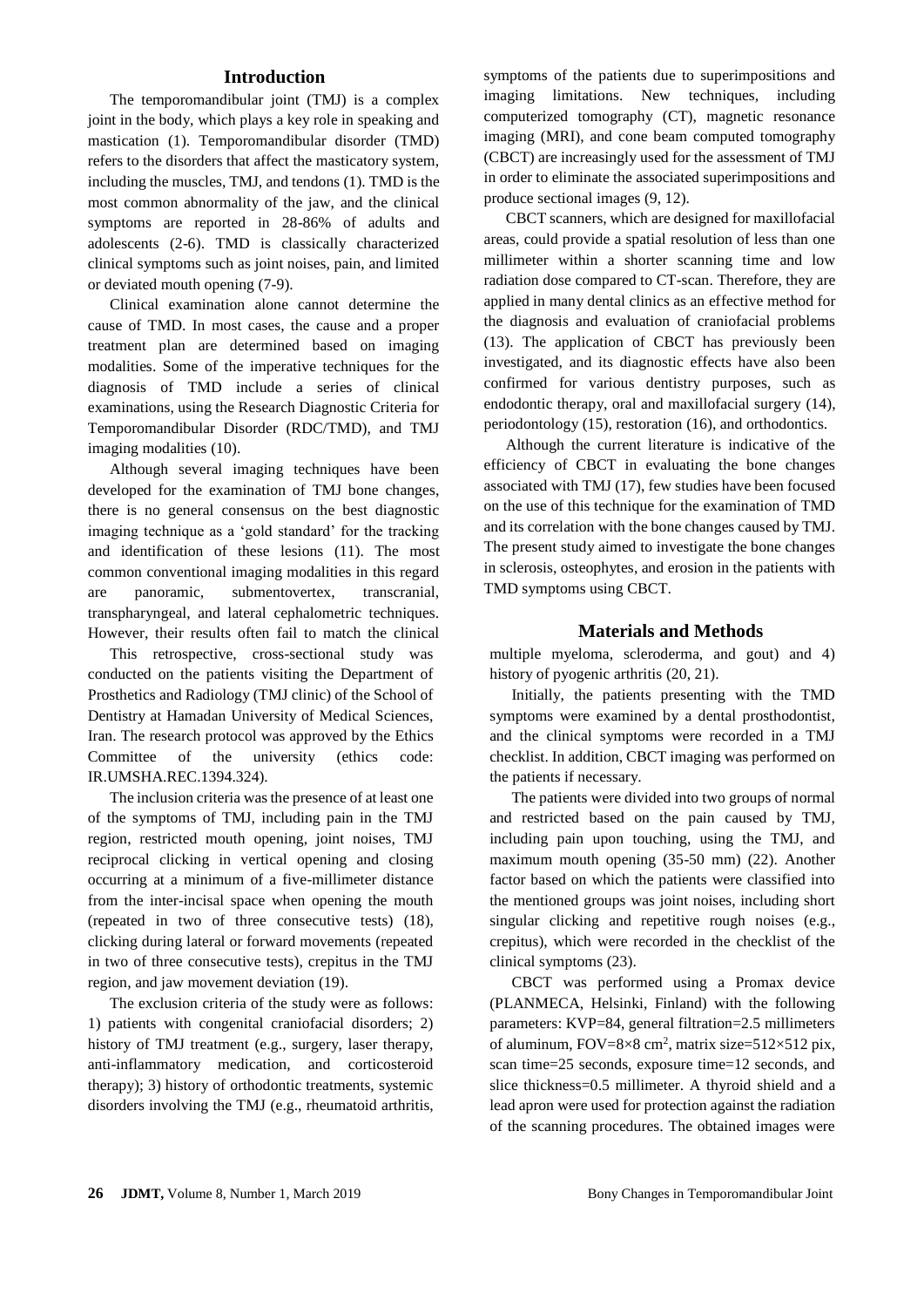reconstructed in the ROMEXIS format and stored in the DICOM format.

The images were initially examined in the sagittal, coronal, and axial planes by two radiologists. The sagittal images of the TMJ portions (condyle, joint cavity, and joint prominence) were assessed in terms of the bone changes caused by the disorder, such as sclerosis, flattening, erosion, and osteophytes. Conventionally, for the mentioned cases to be considered as a change, they have to be observed in at least two consecutive cuts. Bone changes in joints include:

*1. Flattening (F)*, which is the loss of the uniform convexity or concavity of the joint surfaces;

*2. Sclerosis (SC)*, which is the thickening of the cortical bone on the joint surface;

*3. Osteophytes (OS)*, which is the localized bone prominence from the mineralized joint surface;

*4. Erosion (E)*, which is the localized cortical bone rarefaction from the joint surface;

*5. Concavity (Con)*, which is defined as the concavity of the bone contour with a dent;

*6.Subcortical cyst (Cyst)*, which is the round radiolucent area located either underneath the cortical bone or deeper into the bone in the trabeculae [\(24\)](file:///C:/Users/fouladif1/Desktop/اصلاح%20شده%203%20آذر%20%20.docx%23_ENREF_24).

Data analysis was performed in SPSS version 21 (Microsoft, IL, USA) using Chi-square and logistic regression analysis at the significance level of 0.05.

#### **Results**

In total, 160 TMJ images obtained from 12 male patients (15%) and 68 female patients (85%) were investigated. The mean age of the patients was  $33.38\pm8.05$  years. The majority of the patients were within the age range of 26-35 years (41.3%). Table I shows the frequency of the bone changes in the subjects,

including flattening, sclerosis, osteophytes, and erosion. The results of Chi-square regarding the association between the bone-joint changes in the TMJ and pain indicated that the sensation of pain had significant correlations with flattening (P=0.032), sclerosis  $(P=0.001)$ , and osteophytes  $(P=0.007)$ .

Contrary to the association between TMJ pain and the mentioned parameters, the correlation between pain and erosion was not considered significant based on the Chi-square test. In addition, the results of Chi-square showed no significant association between the restricted movement of the TMJ and its bone changes (flattening, sclerosis, osteophytes, and erosion) (P>0.05) (Table II).

Logistic regression analysis was used to examine the simultaneous effects of the variables on each other. According to the obtained results, sclerosis was the only variable that could affect TMJ pain with a statistically significant difference (P=0.004) (Table III). Based on the regression model, the following equation could be used to predict the possibility of the occurrence of pain:

| $p$ (pain = yes)                                                                                 |
|--------------------------------------------------------------------------------------------------|
| $\exp(0.405 - 0.640 \; \text{flattening} - 1.323 \; \text{sclerosis} + 0.375 \; \text{erosion})$ |
| $1 + \exp(0.405 - 0.640 \; f$ lattening $- 1.323 \;$ sclerosis $+ 0.375 \;$ erosion)             |

It could be stated that the possibility of pain in the patients with a history of sclerosis was 0.266 compared to someone who has no sclerosis.

According to the results of Chi-square, the only significant association was observed between flattening and clicking (P=0.023), and the three other variables had no correlations with clicking (P>0.05) (Table IV). Moreover, our findings indicated that crepitation had significant associations with sclerosis (P=0.001), osteophytes (P=0.009), and erosion (P<0.000). However, no significant correlation was denoted between crepitation and flattening (P>0.005) (Table IV).

| <b>Table I.</b> Frequency of Various Bone Changes Observed in Patients |                       |                           |              |  |  |  |  |  |
|------------------------------------------------------------------------|-----------------------|---------------------------|--------------|--|--|--|--|--|
| <b>Bone Change</b>                                                     | <b>Observed Cases</b> | <b>Non-Observed Cases</b> | <b>Total</b> |  |  |  |  |  |
|                                                                        | N(%                   | N(%                       |              |  |  |  |  |  |
| <b>Flattening</b>                                                      | 132(82.5)             | 28 (17.5)                 | 160(100)     |  |  |  |  |  |
| <b>Sclerosis</b>                                                       | 45(28.12)             | 115 (81.87)               | 160(100)     |  |  |  |  |  |
| <b>Osteophytes</b>                                                     | 41(25.62)             | 119 (74.37)               | 160 (100)    |  |  |  |  |  |
| <b>Erosion</b>                                                         | 66 (41.25)            | 94 (58.75)                | 160(100)     |  |  |  |  |  |
| <b>Total</b>                                                           | 92(57.5)              | 68 (42.5)                 | 160 (100)    |  |  |  |  |  |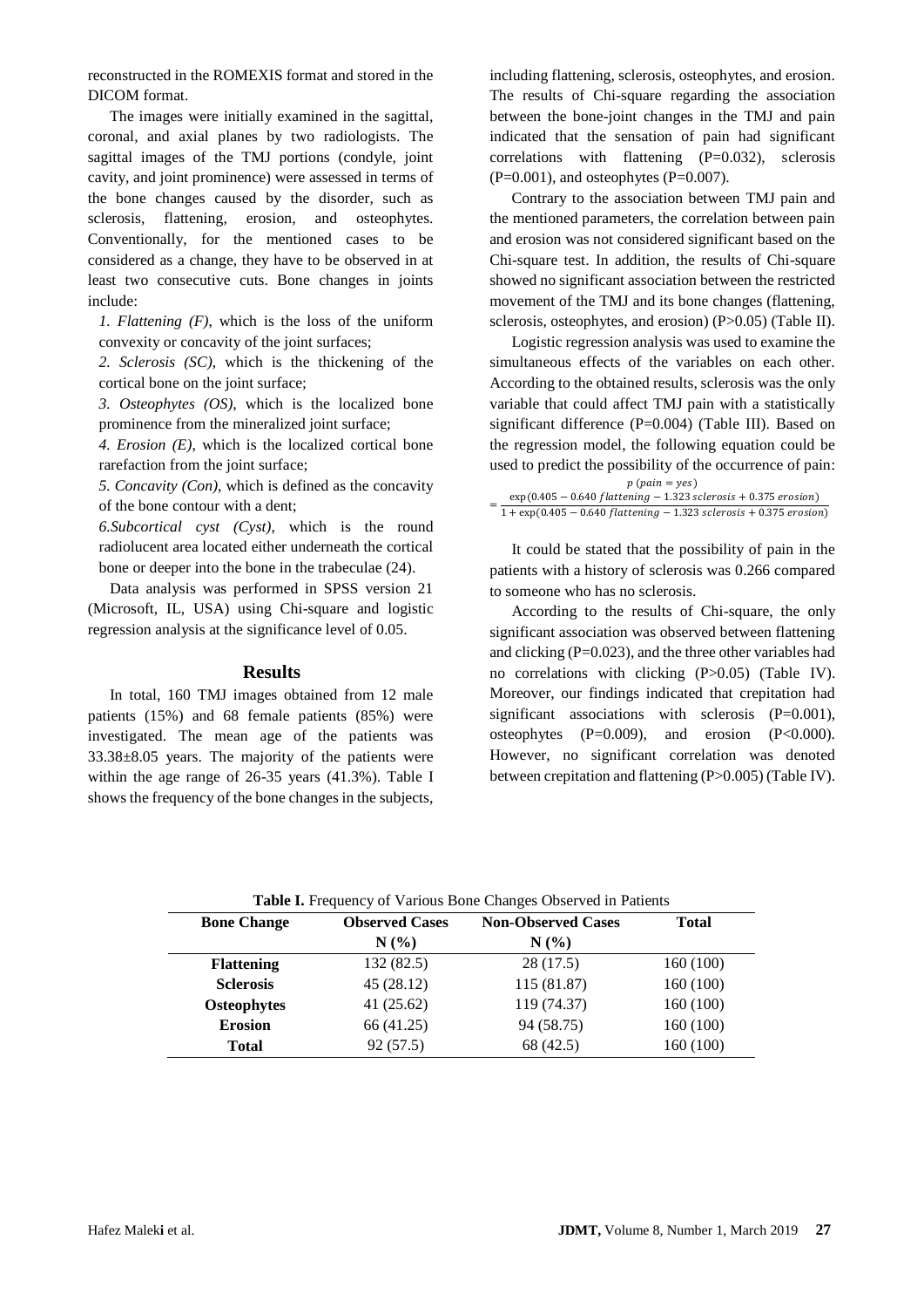| <b>Bone Change</b> |                        | Pain          |               |                |         | <b>Restricted Movement</b> |               |                |         |
|--------------------|------------------------|---------------|---------------|----------------|---------|----------------------------|---------------|----------------|---------|
|                    |                        | Yes $(\% )$   | No $(\% )$    | <b>Total</b>   | P-value | Yes<br>$(\%)$              | No $(\% )$    | <b>Total</b>   | P-value |
|                    | Yes<br>(% )            | 81<br>(50.62) | 51<br>(31.87) | 132 (82.5)     | 0.030   | 60<br>(37.5)               | 72(45)        | 132 (82.5)     | 0.233   |
| <b>Flattening</b>  | N <sub>o</sub><br>(% ) | 11<br>(6.875) | 17<br>(10.62) | 28 (17.5)      |         | 10<br>(6.25)               | 18<br>(11.25) | 28(17.5)       |         |
|                    | Total                  | 92(57.5)      | 68 (42.5)     | 160(100)       |         | 70<br>(43.75)              | 90<br>(56.25) | 160(100)       |         |
|                    | Yes<br>(% )            | 35<br>(21.87) | 10(6.25)      | 45 (28.12)     | 0.001   | 24(15)                     | 21<br>(13.12) | 45 (28.12)     | 0.126   |
| <b>Sclerosis</b>   | N <sub>o</sub><br>(%)  | 57<br>(35.62) | 58 (36.2)     | 115<br>(71.87) |         | 46<br>(28, 75)             | 69<br>(43.12) | 115<br>(71.87) |         |
|                    | Total                  | 92(57.5)      | 68 (42.5)     | 160(100)       |         | 70<br>(43.75)              | 90<br>(56.25) | 160 (100)      |         |
|                    | Yes<br>(% )            | 31<br>(19.37) | 10(6.25)      | 41 $(25.62)$   | 0.007   | 20<br>(12.5)               | 21<br>(13.12) | 41 (25.62)     | 0.452   |
| <b>Osteophytes</b> | N <sub>o</sub><br>(% ) | 61<br>(38.12) | 58 (36.2)     | 119<br>(74.37) |         | 50<br>(31.25)              | 69<br>(43.12) | 119<br>(74.37) |         |
|                    | Total                  | 92(57.5)      | 68 (42.5)     | 160 (100)      |         | 70<br>(43.75)              | 90<br>(56.25) | 160 (100)      |         |
|                    | Yes<br>(% )            | 40(25)        | 26<br>(16.25) | 66 (41.25)     | 0.308   | 34<br>(21.25)              | 32(20)        | 66 (41.25)     |         |
| <b>Erosion</b>     | N <sub>o</sub><br>(% ) | 52(32.5)      | 42<br>(26.25) | 94 (58.75)     |         | 36<br>(22.5)               | 58<br>(36.25) | 94 (58.75)     | 0.097   |
|                    | Total                  | 92 (57.5)     | 72 (42.5)     | 160(100)       |         | 70<br>(43.75)              | 90<br>(56.25) | 160(100)       |         |

**Table II.** Contingency Tables Regarding Associations between Pain and Restricted Movement with Bone Changes (Flattening, Sclerosis, Osteophytes, and Erosion)

**Table III.** Estimation of Parameters in Logistic Regression Model

| <b>Variables</b>  | Coefficient (B) | $OR=Exp(B)$ | SЕ    | <b>P-value</b> |
|-------------------|-----------------|-------------|-------|----------------|
| Constant          | 0.405           | 1.5         | 0.398 | 0.308          |
| <b>Flattening</b> | $-0.640$        | 0.527       | 0.445 | 0.150          |
| <b>Sclerosis</b>  | $-1.323$        | 0.266       | 0.455 | 0.004          |
| <b>Erosion</b>    | 0.375           | 1.455       | 0.398 | 0.327          |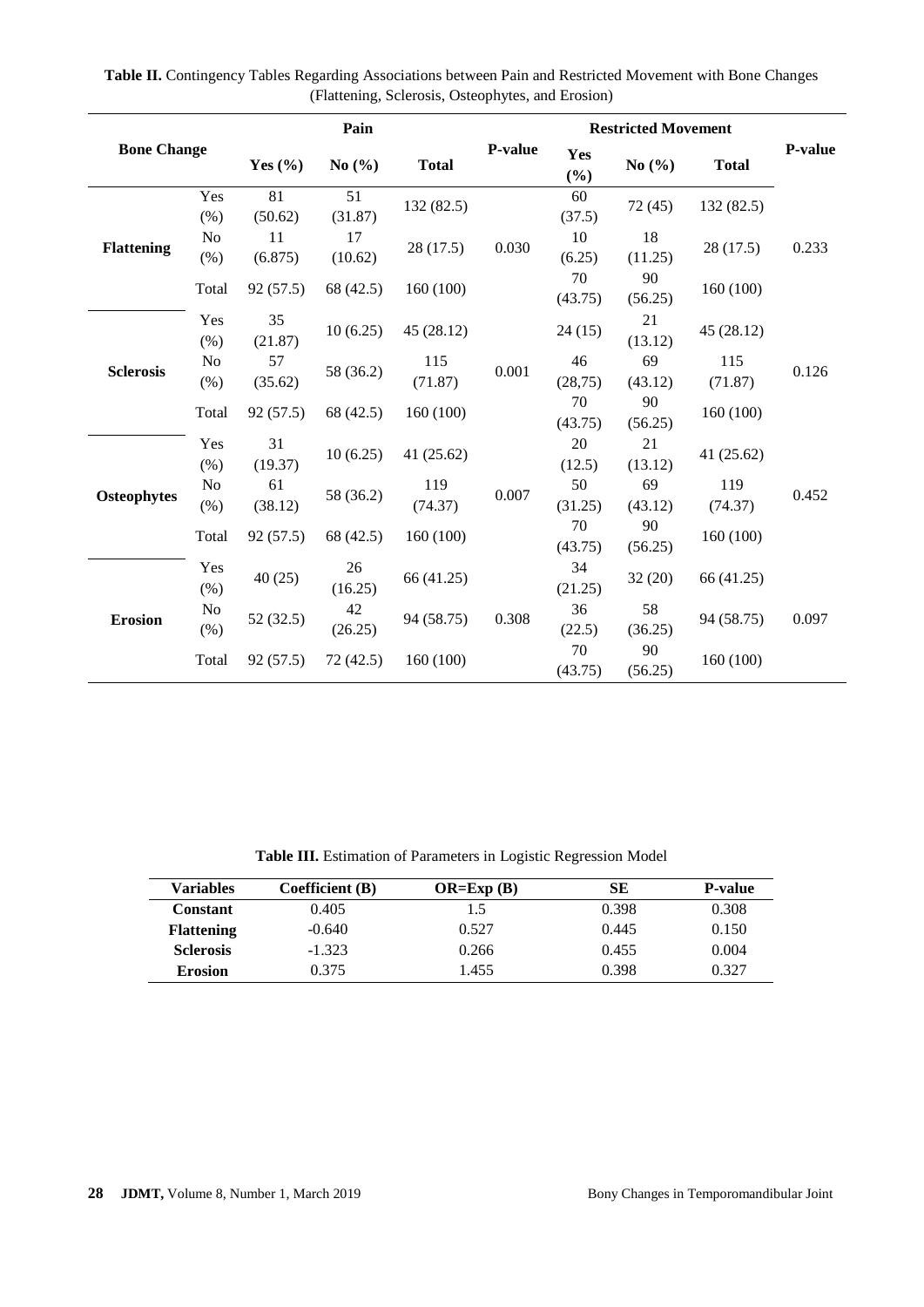|                    |            | <b>Clicking</b> |                                          |               |                | <b>Crepitus</b> |             |              |                |
|--------------------|------------|-----------------|------------------------------------------|---------------|----------------|-----------------|-------------|--------------|----------------|
| <b>Bone Change</b> |            | Yes $(\% )$     | $\mathrm{No} \left( \frac{9}{6} \right)$ | <b>Total</b>  | <b>P-value</b> | Yes $(\% )$     | No(%)       | <b>Total</b> | <b>P-value</b> |
|                    | Yes $(\%)$ | 0.023           | 68 (42.5)                                | 132 (82.5)    | 0.023          | 22(13.75)       | 110(68.75)  | 132(82.5)    | 0.999          |
| <b>Flattening</b>  | No $(\%)$  | 7(4.37)         | 21 (13.12)                               | 28 (17.5)     |                | 4(2.5)          | 24(15)      | 28 (17.5)    |                |
|                    | Total      | 71 (44.37)      | 89 (55.62)                               | 160(100)      |                | 26(16.25)       | 134 (83.75) | 160(100)     |                |
|                    | Yes $(\%)$ | 0.732           | 26(16.25)                                | 45 (28.12)    |                | 14 (8.75)       | 31 (19.37)  | 45 (28.12)   | 0.001          |
| <b>Sclerosis</b>   | No $(\%)$  | 52(32.5)        | 63 (39.37)                               | 115 (71.87)   | 0.732          | 12(7.5)         | 103 (64.37) | 115 (71.87)  |                |
|                    | Total      | 71 (44.37)      | 89 (55.62)                               | 160(100)      |                | 26(16.25)       | 134 (83.75) | 160(100)     |                |
|                    | Yes $(\%)$ | 0.424           | 25 (55.62)                               | 41 $(25(62))$ |                | 12(7.5)         | 29(18.12)   | 41 (25.62)   |                |
| <b>Osteophytes</b> | No $(\%)$  | 55 (34.37)      | 64(40)                                   | 119 (71.87)   | 0.424          | 14(8.75)        | 105(65.62)  | 119 (74.37)  | 0.009          |
|                    | Total      | 71 (44.37)      | 89 (55.62)                               | 160(100)      |                | 26(16.25)       | 134 (83.75) | 160(100)     |                |
|                    | Yes $(\%)$ | 0.087           | 42(26.25)                                | 66 (41.25)    |                | 20(12.5)        | 46 (28.75)  | 66 (41.25)   |                |
| <b>Erosion</b>     | No $(\%)$  | 47 (29.37)      | 47 (29.37)                               | 94 (58.75)    | 0.087          | 6(3.75)         | 88 (55)     | 94 (58.75)   | < 0.001        |
|                    | Total      | 71 (44.37)      | 89 (55.65)                               | 160(100)      |                | 26(16.25)       | 134 (83.75) | 160(100)     |                |

**Table IV.** Contingency Tables Regarding Associations between Clicking and Crepitus with Bone Changes (Flattening, Sclerosis, Osteophytes, and Erosion)

## **Discussion**

The present study aimed to examine 160 TMJ images obtained from 80 patients presenting with the symptoms of TMD based on CBCT and assess the bone changes and condylar bone lesions (flattening, sclerosis, erosion, and osteophytes) in each joint, as well as their correlations with the clinical symptoms, such as pain, restricted movement, and joint noises.

The CBCT technique was used in the current research considering its image reconstruction capability in three planes, resolution of less than one millimeter, and ability to display the minor initial changes in the TMJ [\(21,](file:///C:/Users/fouladif1/Desktop/اصلاح%20شده%203%20آذر%20%20.docx%23_ENREF_21) [25\)](file:///C:/Users/fouladif1/Desktop/اصلاح%20شده%203%20آذر%20%20.docx%23_ENREF_25). In line with our findings, Honey, Alkhader, and Peck [\(26-](file:///C:/Users/fouladif1/Desktop/اصلاح%20شده%203%20آذر%20%20.docx%23_ENREF_26) [28\)](file:///C:/Users/fouladif1/Desktop/اصلاح%20شده%203%20آذر%20%20.docx%23_ENREF_26) also reported that CBCT is the preferred technique for the examination of condylar bone changes in the patients with TMD owing to its low radiation dose, costefficiency, less required time compared to CT, high image quality, possibility of examining primary condylar bone changes in three planes compared to panoramic radiography and cephalometry, higher sensitivity, and ability to display minor bone changes more accurately compared to modified linear tomography and MRI [\(29\)](file:///C:/Users/fouladif1/Desktop/اصلاح%20شده%203%20آذر%20%20.docx%23_ENREF_29). In the present study, 85% of the patients with TMJ dysfunction were female. The previous studies by Pedronil [\(30\)](file:///C:/Users/fouladif1/Desktop/اصلاح%20شده%203%20آذر%20%20.docx%23_ENREF_30), Carlsson [\(31\)](file:///C:/Users/fouladif1/Desktop/اصلاح%20شده%203%20آذر%20%20.docx%23_ENREF_31), and Huber [\(32\)](file:///C:/Users/fouladif1/Desktop/اصلاح%20شده%203%20آذر%20%20.docx%23_ENREF_32) have also suggested that the prevalence of these disorders is higher in women compared to men. The higher prevalence of TMJ disorders in women could have various reasons. One of the reasons is that women tend to experience higher stress levels throughout their life, and stress is considered to be a major cause of TMD. Furthermore, women are more sensitive to the issues in their

environment [\(33\)](file:///C:/Users/fouladif1/Desktop/اصلاح%20شده%203%20آذر%20%20.docx%23_ENREF_33). On the other hand, hormonal factors could contribute to these disorders [\(34\)](file:///C:/Users/fouladif1/Desktop/اصلاح%20شده%203%20آذر%20%20.docx%23_ENREF_34), and the previous studies conducted on rats have suggested that the differences in the hormonal receptors in the joints of women could potentially lead to TMD [\(35\)](file:///C:/Users/fouladif1/Desktop/اصلاح%20شده%203%20آذر%20%20.docx%23_ENREF_35).

The majority of the patients in the current research were aged less than 45 years. As argued in previous studies, the prevalence of TMJ disorders is higher in this age group [\(18\)](file:///C:/Users/fouladif1/Desktop/اصلاح%20شده%203%20آذر%20%20.docx%23_ENREF_18). For instance, Alexio has claimed that the clinical symptoms, frequency, and severity of radiographic mandibular condyle abnormalities increase with the age of less than 40 years [\(21\)](file:///C:/Users/fouladif1/Desktop/اصلاح%20شده%203%20آذر%20%20.docx%23_ENREF_21). Similarly, Ganguly has stated that at a cellular level, aging causes functional defects due to the complex process of various accumulated injuries, thereby increasing the senescent cells and decreasing resistance to oxidative damage. Therefore, it could be inferred that although the remodeling strength of joint surfaces lasts beyond the growth age, resistance to damage reduces with age, giving rise to more frequent and severe symptoms [\(36\)](file:///C:/Users/fouladif1/Desktop/اصلاح%20شده%203%20آذر%20%20.docx%23_ENREF_36). In the present study, flattening was observed in 132 (82.5%) out of 160 examined patients and considered to be the most prevalent lesion. The other lesions included sclerosis  $(n=45; 28.125\%)$ , osteophytes  $(n=41;$ 25.625%), and erosion (n=66; 41.25%). As such, osteophytes had the lowest prevalence compared to the other parameters. This is consistent with the study by Wiese et al. [\(37\)](file:///C:/Users/fouladif1/Desktop/اصلاح%20شده%203%20آذر%20%20.docx%23_ENREF_37) in Denmark, which reported flattening, osteophytes, sclerosis, and erosion as the most common bone changes in order of prevalence. Meanwhile, sclerosis was reported to be the most common bone change in the research by Nah et al.[\(38\)](file:///C:/Users/fouladif1/Desktop/اصلاح%20شده%203%20آذر%20%20.docx%23_ENREF_38), while the most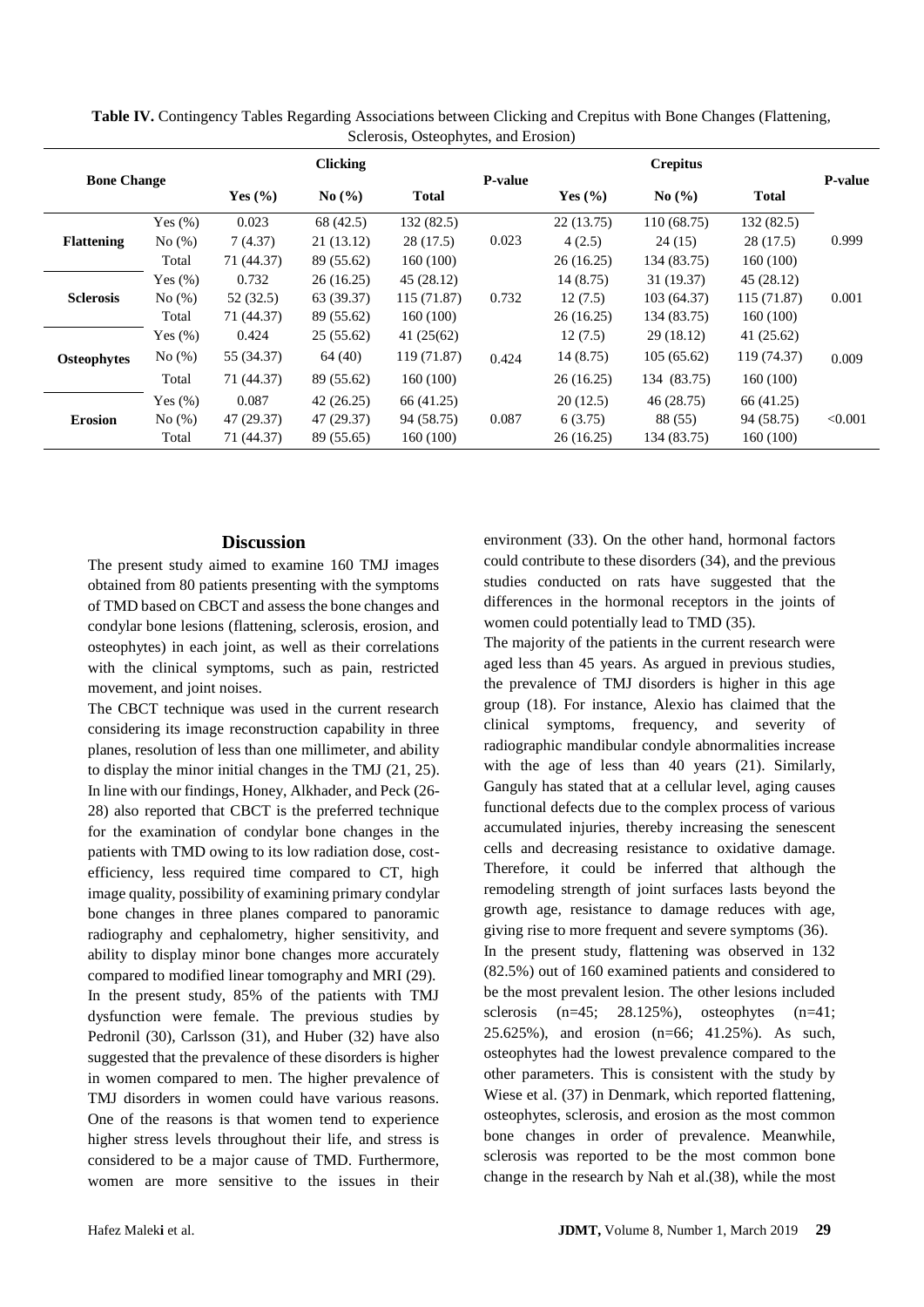common TMDs were erosion and sclerosis in the study by Cho et al. [\(39\)](file:///C:/Users/fouladif1/Desktop/اصلاح%20شده%203%20آذر%20%20.docx%23_ENREF_39) and erosion in the study by Kilicl et al. [\(40\)](file:///C:/Users/fouladif1/Desktop/اصلاح%20شده%203%20آذر%20%20.docx%23_ENREF_40), which is inconsistent with the current research.

In general, it seems that the prevalence of bone changes does not follow a particular pattern, and the results largely depend on the study population. Mean age of the patients, duration of symptom onset, severity of the symptoms, and the presence or absence of parafunctional habits and malocclusion may be involved in the development of various bone changes. For instance, the findings of Krisjane (20) have indicated that TMJ-OA views, such as joint surface flattening and subchondral sclerosis, are more prevalent in malocclusions compared to the patients with class I occlusion.

In line with the results of the present study, a positive correlation was observed between pain and condylar bone changes in the studies by Pedroni [\(30\)](file:///C:/Users/fouladif1/Desktop/اصلاح%20شده%203%20آذر%20%20.docx%23_ENREF_30), Kurita [\(41\)](file:///C:/Users/fouladif1/Desktop/اصلاح%20شده%203%20آذر%20%20.docx%23_ENREF_41), Cevidanes (42), and Imani Moghaddam (43). The findings of Cevidanes (42) showed that the severity and duration of pain increase with the progress of condylar atrophy. Therefore, it could be argued that the progress of osteoarthritis (TMJ-OA) and accumulation of inflammatory factors in the joint may cause pain and bone changes. In addition, TMJ-OA is rarely observed without masticatory muscle myalgia. The presence and level of masticatory muscle myalgia could affect the expression of pain in different individuals.

In the current research, none of the TMJ bone changes had a significant correlation with restricted TMJ movement, which is in congruence with the results obtained by Dworkin [\(44\)](file:///C:/Users/fouladif1/Desktop/اصلاح%20شده%203%20آذر%20%20.docx%23_ENREF_43). On the other hand, a significant correlation was observed between erosion and restricted oral movement in the study by Cho [\(39\)](file:///C:/Users/fouladif1/Desktop/اصلاح%20شده%203%20آذر%20%20.docx%23_ENREF_39). Kilic [\(40\)](file:///C:/Users/fouladif1/Desktop/اصلاح%20شده%203%20آذر%20%20.docx%23_ENREF_40) reported that flattening and sclerosis had significant associations with TMJ functioning, which is inconsistent with our findings.

In TMD, the physiological functioning of the body is adjusted to changes, reducing the symptoms. Therefore, one of the main reasons for the conflicting results in the literature could be the differences in the time since the onset of the symptoms, as well as the age range the muscular problems in the patients. Therefore, it is recommended that further investigation be conducted in this regard in order to examine the clinical symptoms and images of age-matched patients and determine the exact duration of the symptoms since the onset.

In the present study, flattening was the only bone change observed in the TMJ that had a significant correlation with clicking, which is in line with the results obtained by Alsawaf (45). The clicking sound is often heard when the disc returns to normal position in anterior disc displacement, which is a characteristic of the early stages

of internal TMJ dysfunction, while flattening is a characteristic of the early stages of condyle bone changes. These damages are concurrent in the early stages, and severer changes and symptoms occur as the disease progresses.

## **Conclusion**

According to the results, flattening was the most common bone change in the patients with TMD. A correlation was observed between almost all the types of bone changes and pain. However, restricted movement in the TMJ had no association with bone changes. Flattening was observed to be the only bone change to have a correlation with clicking. In addition, sclerosis, osteophytes, and erosion had significant associations with crepitation.

## **Conflicts of Interest**

None declared.

## **References**

- 1. Okeson JP. Management of temporomandibular disorders and occlusion.7th ed. St.Louis: Mosby Co; 2013.
- 2. Duckro PN, Tait RC, Margolis RB, Deshields TL. Prevalence of temporomandibular symptoms in a large United States metropolitan area. J Cranio. 1990; 8(2):131-138.
- 3. Ebrahimi M, Dashti H, Mehrabkhani M, Arghavani M, Daneshvar-Mozafari A. Temporomandibular disorders and related factors in a group of Iranian adolescents: a cross-sectional survey. J Res Dent Clin Dent Prospects. J Dent. 2011; 5(4):123-127.
- 4. Gesch D, Bernhardt O, Alte D, Schwahn C, Kocher T, John U, et al. Prevalence of signs and symptoms of temporomandibular disorders in an urban and rural German population: results of a populationbased Study of Health in Pomerania. Quintessence Intl. 2004; 35(2):143-150.
- 5. Otuyemi O, Owotade F, Ugboko V, Ndukwe K, Olusile O. Prevalence of signs and symptoms of temporomandibular disorders in young Nigerian adults[. J Orthod.](https://www.ncbi.nlm.nih.gov/pubmed/?term=Prevalence+of+signs+and+symptoms+of+temporomandibular+disorders+in+young+Nigerian+adults) 2000; 27(1):61-65.
- 6. White SC, Pharoah MJ. Oral radiology: principles and interpretation.7th ed. Elsevier Health Sciences; 2014.
- 7. Bell WE. Temporomandibular disorders: classification, diagnosis, management.3rd edition. Chicago:Year Book Medical Pub., 1990.
- 8. de Melo DP, Melo SLS, Oliveira LSdAF, de Moraes Ramos-Perez FM, Campos PSF. Evaluation of temporomandibular joint disk displacement and its correlation with pain and osseous abnormalities in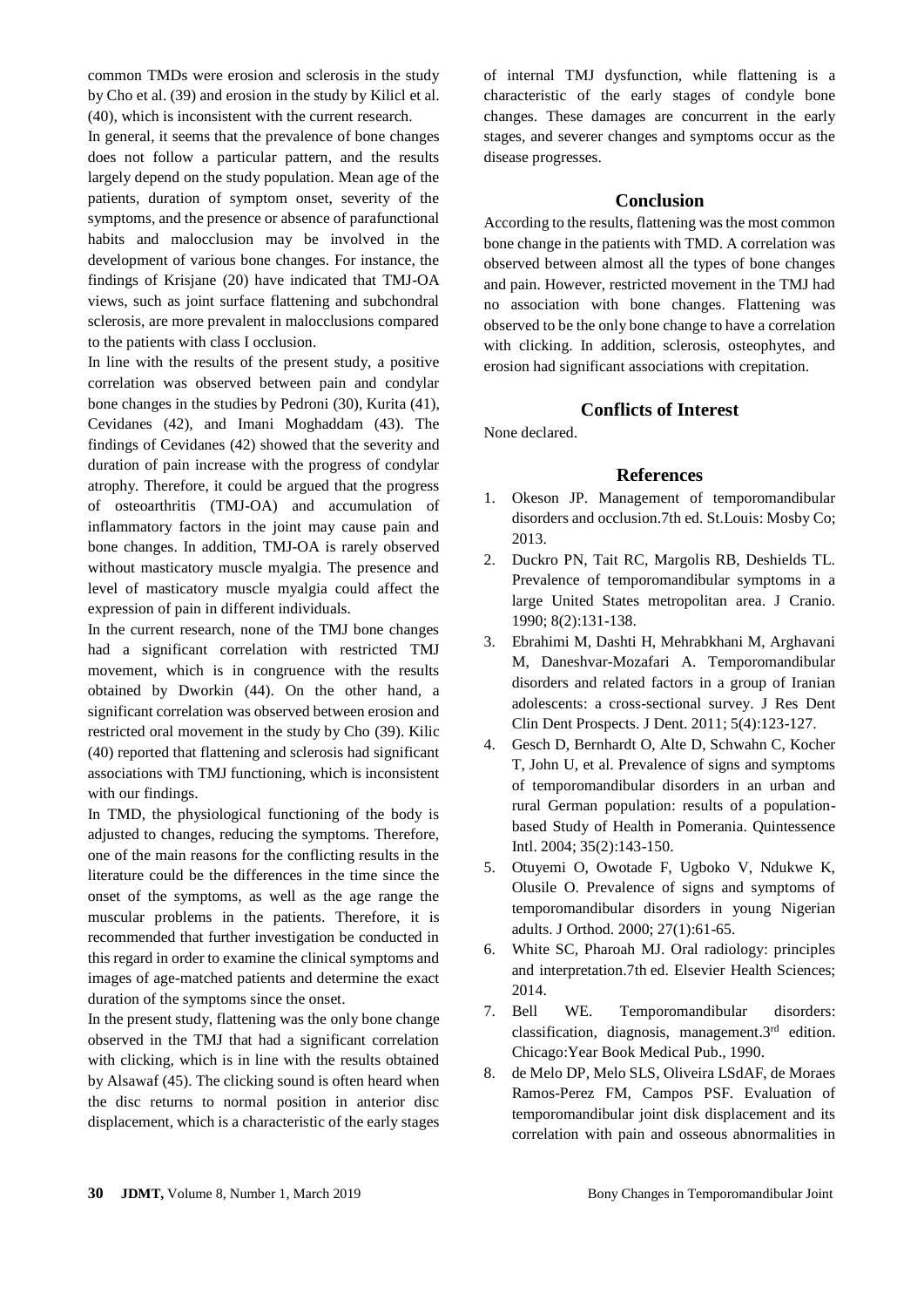symptomatic young patients with magnetic resonance imaging. Oral Surg Oral Med Oral Pathol Oral Radiol. 2015; 119(1):107-112.

- 9. MacDonald D. Oral and maxillofacial radiology: a diagnostic approach Indianapolis:John Wiley & Sons. 2011.
- 10. Khojastapour L, Mirbeigi S, Ezoddini F, Zeighami N. Pneumatized Articular Eminence and Assessment of Its Prevalence and Features on Panoramic Radiographs. [J Dent \(Tehran\)](https://www.ncbi.nlm.nih.gov/pubmed/?term=Pneumatized+Articular+Eminence+and+Assessment+of+Its+Prevalence+and+Features+on+Panoramic+Radiographs) . 2015; 12(4):235-242.
- 11. Hussain A, Packota G, Major P, Flores-Mir C. Role of different imaging modalities in assessment of temporomandibular joint erosions and osteophytes: a systematic review. [Dentomaxillofac Radiol.](https://www.ncbi.nlm.nih.gov/pubmed/?term=Role+of+different+imaging+modalities+in+assessment+of+temporomandibular+joint+erosions+and+osteophytes%3A+a+systematic+review) 2008; 37(2):63-71
- 12. Masood F, Katz JO, Hardman PK, Glaros AG, Spencer P. Comparison of panoramic radiography and panoramic digital subtraction radiography in the detection of simulated osteophytic lesions of the mandibular condyle. [Oral Surg Oral Med Oral](https://www.ncbi.nlm.nih.gov/pubmed/?term=Comparison+of+panoramic+radiography+and+panoramic+digital+subtraction+radiography+in+the+detection+of+simulated+osteophytic+lesions+of+the+mandibular+condyle)  [Pathol Oral Radiol Endod.](https://www.ncbi.nlm.nih.gov/pubmed/?term=Comparison+of+panoramic+radiography+and+panoramic+digital+subtraction+radiography+in+the+detection+of+simulated+osteophytic+lesions+of+the+mandibular+condyle) 2002; 93(5): 626-633.
- 13. Salemi F, Shokri A, Mortazavi H, Baharvand M. Diagnosis of simulated condylar bone defects using panoramic radiography, spiral tomography and cone-beam computed tomography: A comparison study. J Clin Exp Dent. 2015; 7(1): e34-39.
- 14. Hamada Y, Kondoh T, Noguchi K, Iino M, Isono H, Ishii H, et al. Application of limited cone beam computed tomography to clinical assessment of alveolar bone grafting: a preliminary report. [Cleft](https://www.ncbi.nlm.nih.gov/pubmed/?term=Application+of+limited+cone+beam+computed+tomography+to+clinical+assessment+of+alveolar+bone+grafting%3A+a+preliminary+report.+The+Cleft+palate-craniofacial+journa)  [Palate Craniofac J.](https://www.ncbi.nlm.nih.gov/pubmed/?term=Application+of+limited+cone+beam+computed+tomography+to+clinical+assessment+of+alveolar+bone+grafting%3A+a+preliminary+report.+The+Cleft+palate-craniofacial+journa) 2005; 42(2):128-137.
- 15. Sato S, Arai Y, Shinoda K, Ito K. Clinical application of a new cone-beam computerized tomography system to assess multiple twodimensional images for the preoperative treatment planning of maxillary implants: case reports. Quintessence Int. 2004; 35(7): 525-528.
- 16. Hatcher DC, Dial C, Mayorga C. Cone beam CT for pre-surgical assessment of implant sites. [J Calif Dent](https://www.ncbi.nlm.nih.gov/pubmed/?term=Cone+beam+CT+for+pre-surgical+assessment+of+implant+sites)  [Assoc.](https://www.ncbi.nlm.nih.gov/pubmed/?term=Cone+beam+CT+for+pre-surgical+assessment+of+implant+sites) 2003; 31(11):825-834.
- 17. Krishnamoorthy B, Mamatha NS, Kumar VAR. TMJ imaging by CBCT: Current scenario. [Ann](https://www.ncbi.nlm.nih.gov/pubmed/?term=TMJ+imaging+by+CBCT%3A+Current+scenario.)  [Maxillofac Surg.](https://www.ncbi.nlm.nih.gov/pubmed/?term=TMJ+imaging+by+CBCT%3A+Current+scenario.) 2013; 3(1): 80-83.
- 18. Manfredini D, Guarda-Nardini L, Winocur E, Piccotti F, Ahlberg J, Lobbezoo F. Research diagnostic criteria for temporomandibular disorders: a systematic review of axis I epidemiologic findings. Oral Surg Oral Med Oral Path Oral Radio Endod. 2011; 112(4): 453-462.
- 19. Verner FS, Visconti MAPG, Junqueira RB, Dias IM, Ferreira LA, Devito KL. Performance of cone-beam computed tomography filters for detection of temporomandibular joint osseous changes. Oral Radiol. 2015; 31(2): 90-96.
- 20. Krisjane Z, Urtane I, Krumina G, Neimane L, Ragovska I. The prevalence of TMJ osteoarthritis in asymptomatic patients with dentofacial deformities: a cone-beam CT study. [Int J Oral Maxillofac Surg.](https://www.ncbi.nlm.nih.gov/pubmed/?term=The+prevalence+of+TMJ+osteoarthritis+in+asymptomatic+patients+with+dentofacial+deformities%3A+a+cone-beam+CT+study.) 2012; 41(6): 690-695.
- 21. Alexiou K, Stamatakis H, Tsiklakis K. Evaluation of the severity of temporomandibular joint osteoarthritic changes related to age using cone beam computed tomography. Dentomaxillofac Radio. 2009; 38(3): 141-147.
- 22. Al-Riyami S. Temporomandibular joint disorders in patients with skeletal discrepancies. London: UCL Eastman Dental Institute. 2017
- 23. Wadhwa S, Kapila S. TMJ disorders: future innovations in diagnostics and therapeutics. [J Dent](https://www.ncbi.nlm.nih.gov/pubmed/?term=TMJ+disorders%3A+future+innovations+in+diagnostics+and+therapeutics.)  [Educ](https://www.ncbi.nlm.nih.gov/pubmed/?term=TMJ+disorders%3A+future+innovations+in+diagnostics+and+therapeutics.) . 2008; 72(8): 930-947.
- 24. Çakur B, Bayrakdar İŞ. No proven correlations between bone quality and degenerative bone changes in the mandibular condyle and articular eminence in temporomandibular joint dysfunction. Oral Radiol. 2015; 32(1):1-7.
- 25. Ludlow JB, Davies-Ludlow L, Brooks S, Howerton W. Dosimetry of 3 CBCT devices for oral and maxillofacial radiology: CB Mercuray, NewTom 3G and i-CAT. [Dentomaxillofac Radiol.](https://www.ncbi.nlm.nih.gov/pubmed/?term=Dosimetry+of+3+CBCT+devices+for+oral+and+maxillofacial+radiology%3A+CB+Mercuray%2C+NewTom+3G+and+i-CAT) 2006 ;35(4): 219-226
- 26. Honey OB, Scarfe WC, Hilgers MJ, Klueber K, Silveira AM, Haskell BS, et al. Accuracy of conebeam computed tomography imaging of the temporomandibular joint: comparisons with panoramic radiology and linear tomography[.Am J](https://www.ncbi.nlm.nih.gov/pubmed/?term=Accuracy+of+cone-beam+computed+tomography+imaging+of+the+temporomandibular+joint%3A+comparisons+with+panoramic+radiology+and+linear+tomography)  [Orthod Dentofacial Orthop.](https://www.ncbi.nlm.nih.gov/pubmed/?term=Accuracy+of+cone-beam+computed+tomography+imaging+of+the+temporomandibular+joint%3A+comparisons+with+panoramic+radiology+and+linear+tomography) 2007; 132(4): 429-438.
- 27. Alkhader M, Ohbayashi N, Tetsumura A, Nakamura S, Okochi K, Momin MA, et al. Diagnostic performance of magnetic resonance imaging for detecting osseous abnormalities of the temporomandibular joint and its correlation with cone beam computed tomography. Dentomaxillofac Radiol. 2010; 39(5): 270-276.
- 28. Peck JL, Sameshima GT, Miller A, Worth P, Hatcher D. Mesiodistal root angulation using panoramic and cone beam CT. Angle orthod. 2007; 77(2): 206-213.
- 29. Yamada K, Hanada K, Hayashi T, Ito J. Condylar bony change, disk displacement, and signs and symptoms of TMJ disorders in orthognathic surgery patients. Oral Surg Oral Med Oral Path, Oral Radiol Endod. 2001; 91(5): 603-610.
- 30. Pedroni C, De Oliveira A, Guaratini M. Prevalence study of signs and symptoms of temporomandibular disorders in university students. J Oral Rehabil. 2003; 30(3): 283-289.
- 31. Carlsson GE, Kopp S, Wedel A. Analysis of background variables in 350 patients with TMJ disorders as reported in self‐administered